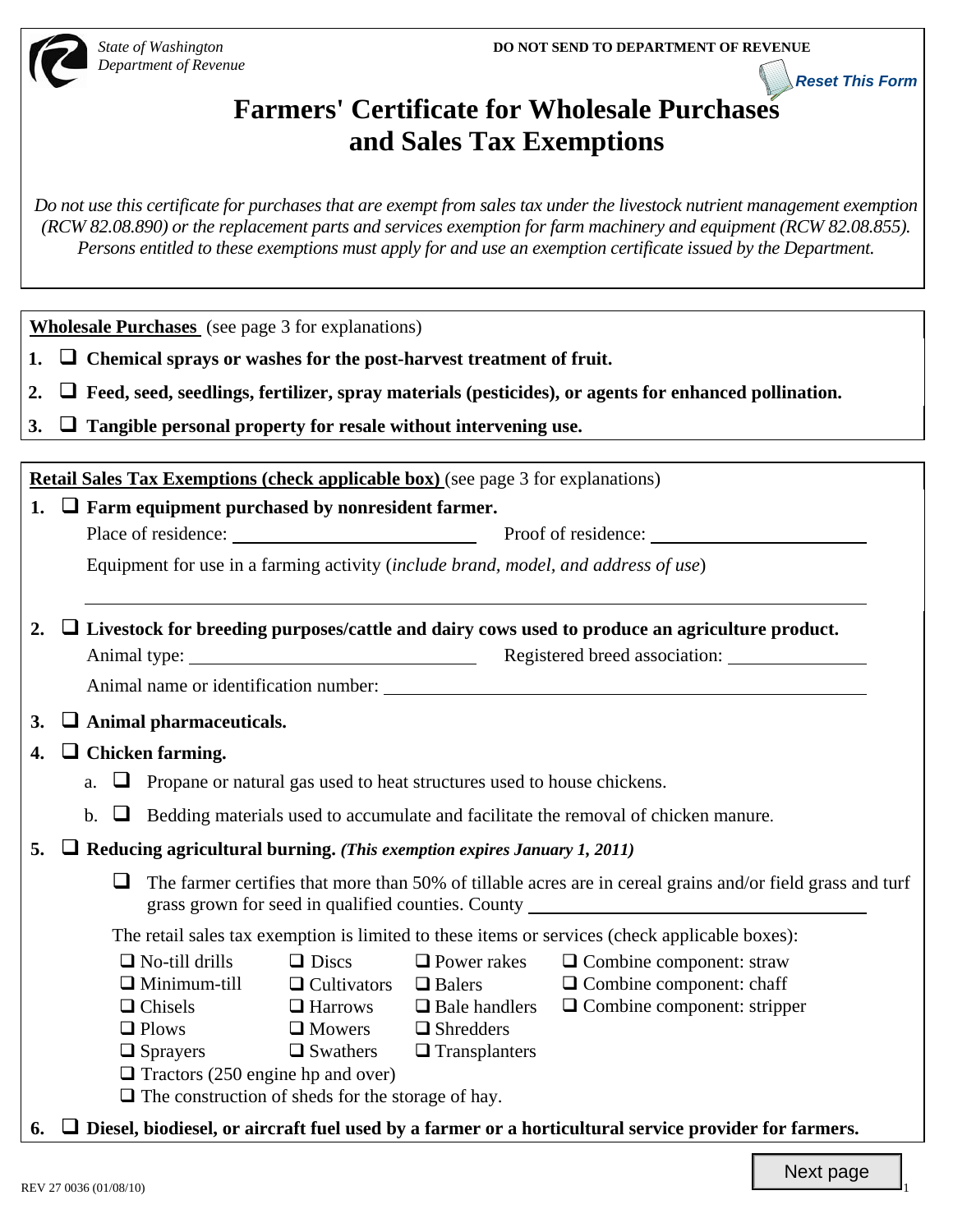| 7. | □ Agricultural Employee Housing.                                                                                                                                                                                                                                                                                             |
|----|------------------------------------------------------------------------------------------------------------------------------------------------------------------------------------------------------------------------------------------------------------------------------------------------------------------------------|
|    | The retail sales tax exemption is available for these items:                                                                                                                                                                                                                                                                 |
|    | • Constructing, repairing, decorating, or improving new or existing buildings or structures used as<br>agricultural employee housing,                                                                                                                                                                                        |
|    | Tangible personal property that becomes an ingredient or component of a building or structure used as<br>agricultural employee housing during the course of the construction, repairing, decorating, or<br>improving.                                                                                                        |
|    | Is the agricultural employee housing being built on agricultural land? $\Box$ Yes<br>$\Box$ No                                                                                                                                                                                                                               |
|    |                                                                                                                                                                                                                                                                                                                              |
| €  | I, the undersigned buyer, qualify to make the purchases indicated above without payment of retail sales or use tax. I<br>understand that I must keep records to verify the exempt nature of the sale. I understand that misuse of this<br>certificate will result in taxes due, applicable interest, and possible penalties. |
|    |                                                                                                                                                                                                                                                                                                                              |
|    | Type of Entity $\Box$ Individual/Sole Proprietor $\Box$ Corporation $\Box$ LLC/LLP<br>$\Box$ Partnership<br>$\Box$ Other (explain) $\Box$                                                                                                                                                                                    |
|    | Name of Buyer:                                                                                                                                                                                                                                                                                                               |
|    | Farm Name: Name and Solution of the Contract of the Contract of the Contract of the Contract of the Contract of the Contract of the Contract of the Contract of the Contract of the Contract of the Contract of the Contract o                                                                                               |
|    | Mailing Address: 1988 and 2008 and 2008 and 2008 and 2008 and 2008 and 2008 and 2008 and 2008 and 2008 and 200                                                                                                                                                                                                               |
|    | Date: 2008. [19] Date:                                                                                                                                                                                                                                                                                                       |
|    | Title: 2008. Title: 2008. Title: 2008. Title: 2008. Title: 2008. Title: 2008. Title: 2008. Title: 2008. Title:<br>Phone Number:                                                                                                                                                                                              |
|    | A seller who accepts this completed certificate is relieved of the responsibility to collect retail sales or use tax<br>unless the seller fraudulently fails to collect the tax or solicits the purchaser to participate in unlawfully claiming the<br>exemption.                                                            |
|    | Seller must retain a copy of this certificate.<br>Do not send to Department of Revenue.<br><b>Print This Form</b>                                                                                                                                                                                                            |
|    |                                                                                                                                                                                                                                                                                                                              |
|    |                                                                                                                                                                                                                                                                                                                              |